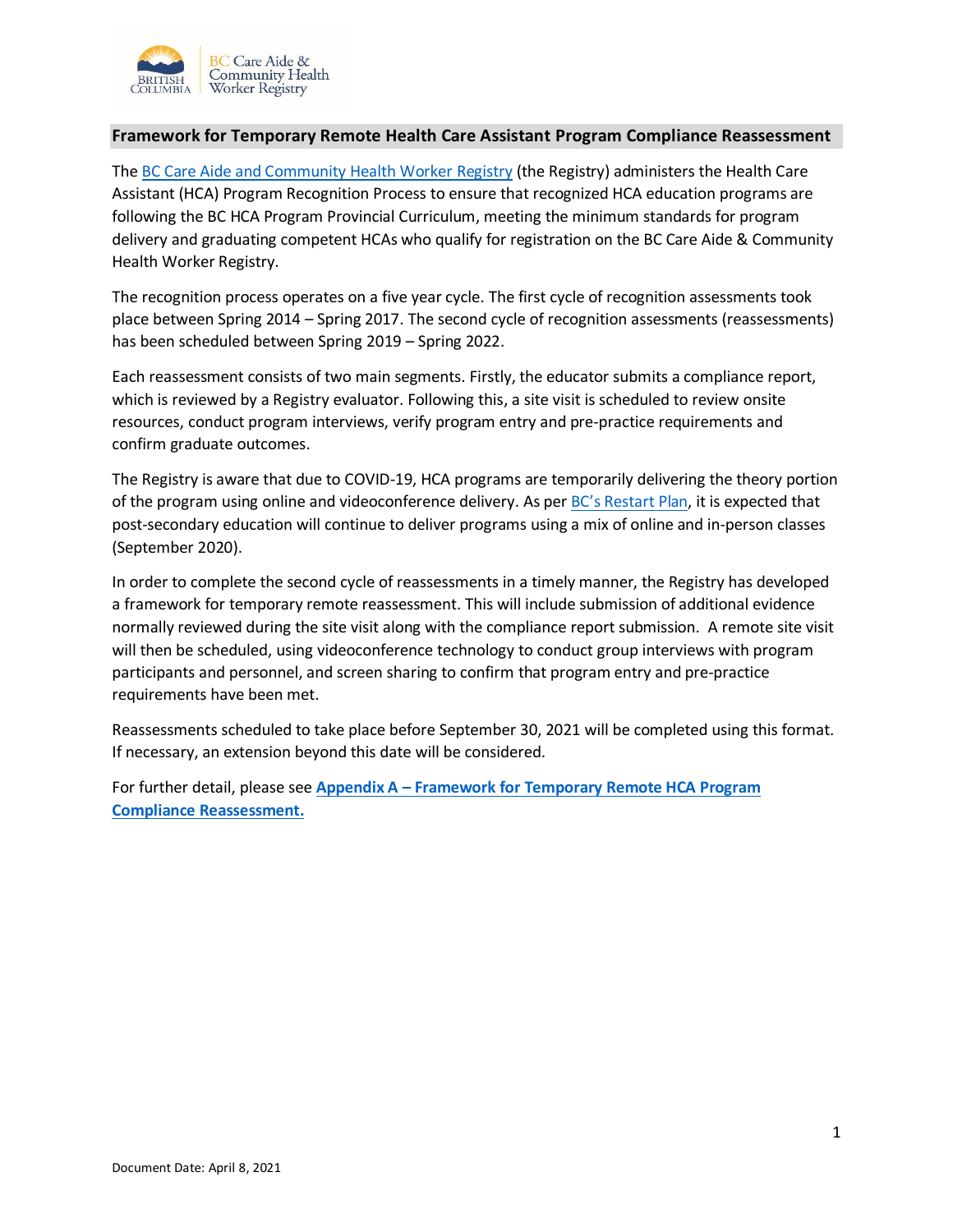## Appendix A – Framework for Temporary Remote HCA Program Compliance Reassessment

Remote HCA Program Reassessments will be comprised of the following two segments:

1. Submission of the following, additional materials with the [Form O:Compliance Report](https://www.cachwr.bc.ca/Documents/Educators/Form-O.aspx)<sup>1</sup>,

Area I: Facilities and Institutional Resources

- Floor plan, photos of classroom and lab spaces
- Complete[d HCA Program Minimum Equipment Checklist,](https://www.cachwr.bc.ca/Documents/Educators/HCA-Program-Minimum-Laboratory-Equipment-Checklist.aspx) with numbers of each lab item noted (e.g., 4 beds, 8 top sheets, etc.)
	- Photos of the following lab equipment: call bell or simulation, garbage can, wash basin, hand sanitizer, dentures, oral care swabs, supplies for medication support activities and documentation, acute care supplies (IV infusion set, wound drain, NG tube and PEG tube) hip protectors, raised toilet seat, bath bench, laundry basket system, Personal Protective Equipment (goggles, face shields, disposable or launderable gowns, masks)

Area 2: Instructional Staff and Program Personnel

• Instructor Resumes

Area 3: Program Entry Policies

- The tool/process used by the program to determine program entry requirements, namely if an applicant's first language is English / not English (e.g., Declaration Form)
- The tool/process used by the program to determine pre-practice requirements are met prior to the start of the first practice education experience (e.g., Tracking Form)
- Evidence confirming program compliance with minimum standards
	- $\circ$  Class Lists confirming program entry and pre-practice requirements for current students and the most recently graduated cohort have been met (templates will be provided).

Area 4: Program Outcomes, Delivery and Assessment

- Access to HCA Program online platform, if relevant
- For all graduates in most recently graduated cohort:
	- $\circ$  Completed lab skills evaluations<sup>2</sup>
	- $\circ$  Completed practice education evaluations and program learning outcomes verification<sup>3</sup>
- Signed Affiliation Agreements (for placement sites used for last graduated cohort and upcoming placements)

Area 5: Stakeholder Consultation

- PAC meeting minutes/agendas from the past two years
- Program survey information (summarized evaluation data acceptable)

 $\overline{a}$ 

<sup>&</sup>lt;sup>1</sup> For further information related to Program Recognition Compliance Reporting, see the HCA Program [Recognition Guide,](https://www.cachwr.bc.ca/Documents/Educators/HCA-Program-Recognition-Guide_2E_2018.aspx) p. 15+

<sup>&</sup>lt;sup>2</sup> As an alternative to submitting with the compliance report, completed lab skills evaluations may be viewed over screen share during the site visit

<sup>&</sup>lt;sup>3</sup> As an alternative to submitting with the compliance report, completed practice education evaluations may be viewed over screen share during the site.